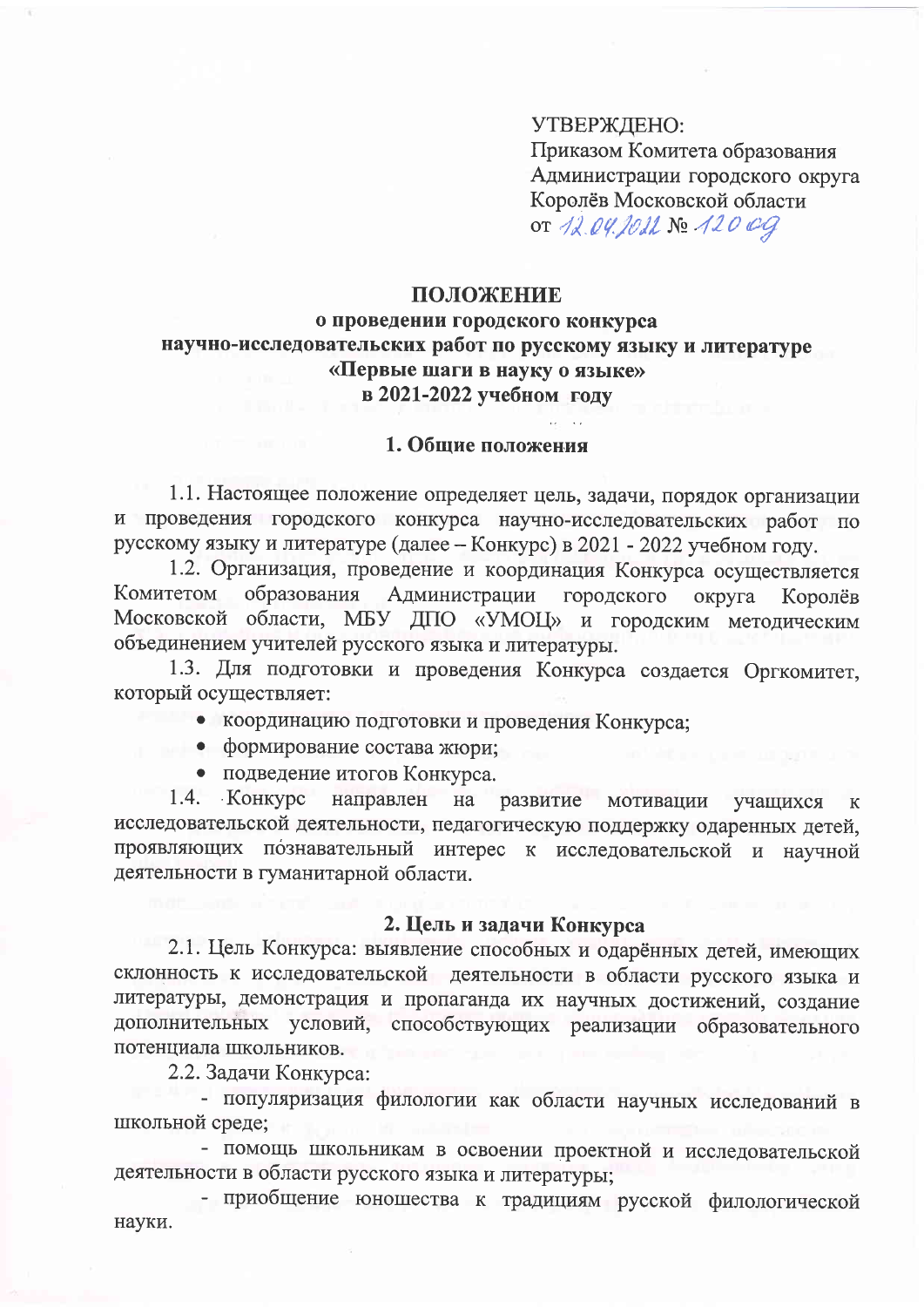## 3. Участники Конкурса

3.1. В Конкурсе принимают участие обучающиеся 5-11 классов общеобразовательных учреждений.

3.2. Формы участия:

- индивидуальное;

- групповое (не более 2 человек).

3.3. Возрастные группы:

младшая - 5-7 классы;

средняя - 8-9 классы;

старшая - 10-11 классы.

3.4. Тематические секции Конкурса:

- «Русский язык»;

- «Литература».

# 4. Порядок проведения Конкурса

4.1. Оценка конкурсных работ проводится членами жюри 20 апреля 2022 года в 15.30 в МБУ ДПО «УМОЦ» (г.о. Королёв, ул. Грабина, д.2а). Участникам во время выступления с научным докладом предоставляется возможность демонстрировать презентацию, однако презентация не подлежит отдельной оценке. Презентация служит для пояснения или иллюстрации какихлибо положений доклада, однако не должна дублировать текст. Время выступления не должно превышать 7 минут.

4.2. Заявки на Конкурс в виде Паспорта доклада (см. Приложение №1) и научно-исследовательские работы предоставляются до 19 апреля 2022 г. в МБУ ДПО «УМОЦ» на адрес электронной почты утос od@mail.ru с пометкой в теме письма «Первые шаги в науку о языке».

4.3. Научно-исследовательская работа даёт полное представление о труде конкурсанта. При необходимости члены жюри, оценивающие работу, дают рекомендации по внесению изменений, дополнений и пр. в текст научноисследовательской работы, которую впоследствии конкурсант отправляет на заочный тур в РЦРЯ МГОУ.

## 5. Требования к содержанию научно-исследовательской работы

5.1. В научно - исследовательской работе должны быть точно, полно и аргументировано представлены окончательные или промежуточные результаты самостоятельной исследовательской деятельности автора (авторов).

5.2. Научно-исследовательская работа должна носить исследовательский характер, содержать постановку оригинальной исследовательской проблемы, соответствовать требованиям актуальности и научной новизны.

5.3. Текст научно - исследовательской работы должен быть оригинальным, не опубликованным ранее произведением, самостоятельно подготовленным автором под научным руководством учителя русского языка и